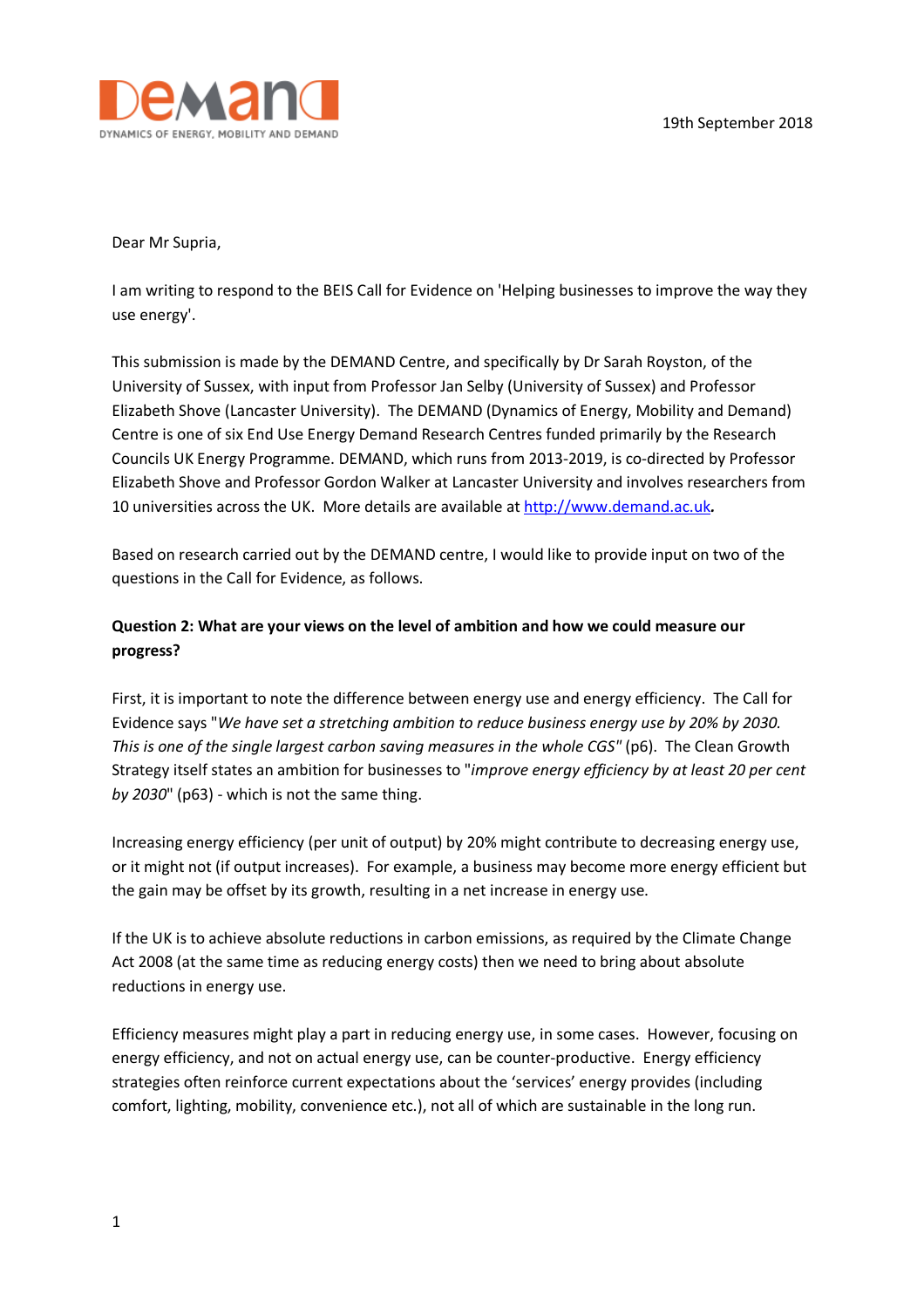Focusing solely on energy efficiency often means ignoring longer-term trends in demand and shifts in what energy is actually used for<sup>1</sup>.

We therefore welcome the statement of an ambition to reduce the energy *use* of UK businesses (as in the Call for Evidence), if this is indeed the intention. This is likely to involve challenging taken-forgranted ideas about 'normal' standards and services.

## **Question 3: What other measures and energy efficiency potential might be available to businesses to reduce energy demand?**

Energy efficiency policies and frameworks (like the standards, financing and information policies mentioned in the Call for Evidence) affect how businesses use energy. But these are not the only kind of policy that affects this energy use. For example, the policy of implementing British Summer Time affects the amount of energy that businesses use, as do policies that govern the opening hours of businesses.

Research within the DEMAND centre has shown that policies in seemingly unrelated areas - often seen as "non-energy policies" - have major impacts on energy demand in a wide range of sectors. For example, our work on commercial offices has found that their energy performance is affected by the market's interpretation of quality and design standards (such as British Council for Offices guidelines), which inadvertently encourage the development of highly energy-demanding buildings<sup>2</sup>.

The Call for Evidence mentions Higher Education institutions as having taken "*positive steps to reduce their energy consumption*" through targets (p23). However, our research has found that English HEIs' energy use has risen by 27% between 2001-02 and 2015-16<sup>3</sup>. Our qualitative research with sector professionals suggests that this may be partially associated with changes in HE funding policy during that time. Universities' finances now rely largely on attracting students, leading them to provide more luxurious (energy-demanding) facilities and longer service opening hours<sup>4</sup>. Efforts to reduce energy through efficiency measures are outweighed by this kind of sectoral change.

In a review of 13 different policy sectors we identified numerous additional examples of how nonenergy policies affect energy use in the UK<sup>5</sup>. However, we found that there is a lack of rigorous analysis of the nature and extent of these impacts. We therefore recommend, as a first step, that BEIS help to address this by supporting research to identify and assess the effects of these nonenergy policies on energy use (including use by business and industry).

 <sup>1</sup> Shove, E. (2018) 'What is wrong with energy efficiency?', Building Research & Information Vol 46(7)

<sup>2</sup> Cass, N. (2017) ' Energy-related standards and UK speculative office development' Building Research & Information Vol 46(6)

<sup>&</sup>lt;sup>3</sup> Source: Analysis of HESA Estates data, available at https://www.hesa.ac.uk/collection/c16042, with 2001-02 data supplied by the Association of University Directors of Estates.

<sup>4</sup> Royston, S. (2016) Invisible energy policy in Higher Education. Presented at the DEMAND conference, Lancaster, UK, 13- 15 April. http://www.demand.ac.uk/wp-content/uploads/2016/05/Royston-Invisible-energy-policy-in-HE.pdf.

<sup>5</sup> Cox, E., Royston, S. and Selby, J. (2016) 'The impacts of non-energy policies on energy systems: A scoping paper'. London: UKERC. http://www.ukerc.ac.uk/asset/1B9BBB2F-B98C-4250-BEE5DE0F253EAD91/